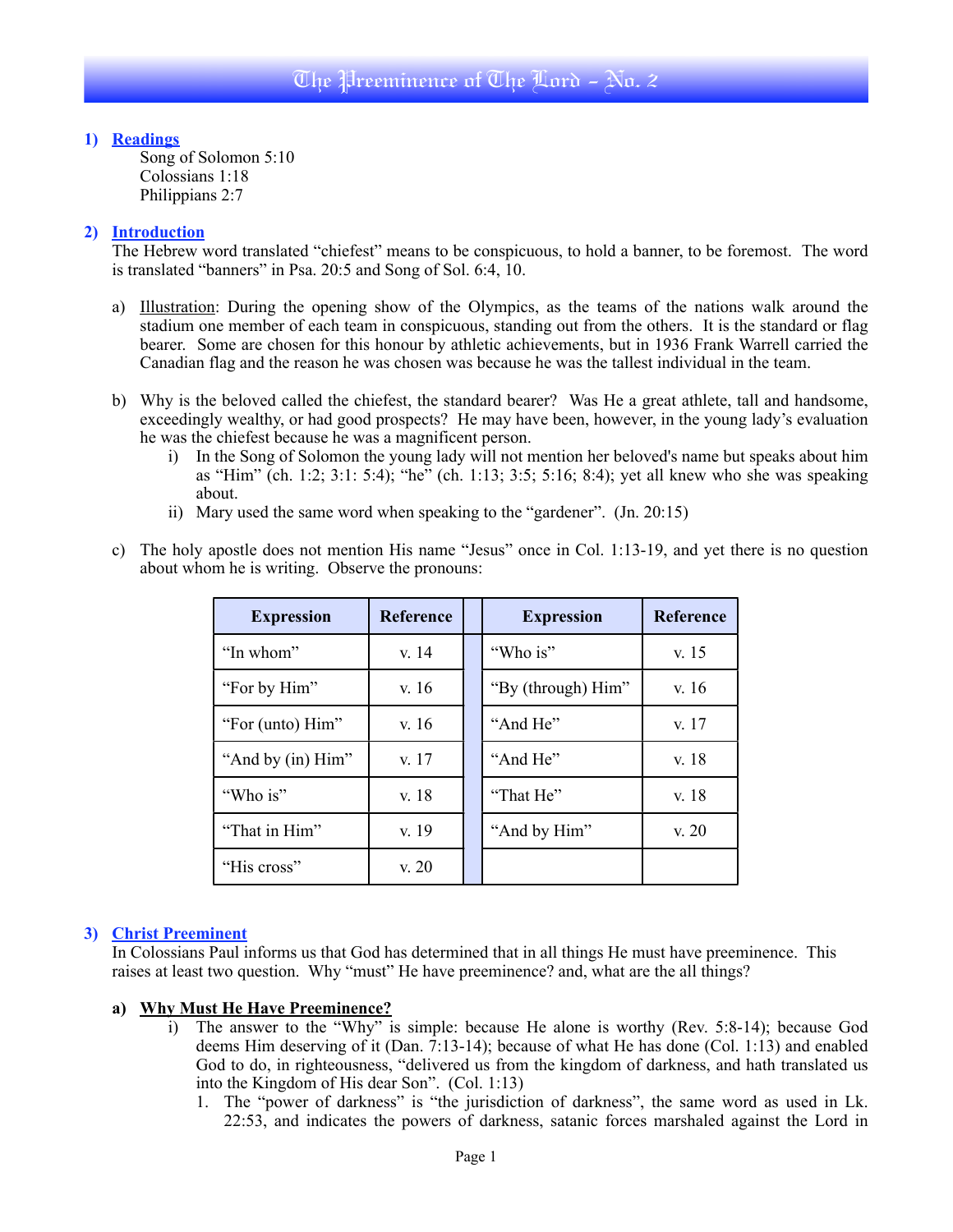# The Preeminence of The Lord - No. 2

combat. He broke the power of those rulers of darkness (Eph. 6:10) and delivers from that power. Having delivered, he translated those He delivered.

- 2. He has translated us. It is a political word as when a king transfers captives from one region to another as Hoshea, Pul, or Nebuchadnezzar did (2 Kgs. 17:6; 1 Chron. 5:26; Dan. 1:3-4). This indicates an external change of environment, whereas 2 Cor. 5:17 indicates an internal change in essential being.
- 3. Son of His love:
	- (a) Joseph was the "son of his old age" (Gen. 37:3), the young man the Lord raised was the "son of his mother" (Lk. 7:12), but Christ is the son of His love. This is more than that Christ was the revealer of the Father's love, it means Christ is the center and circumference of God's affection. It indicates he was the beloved Son.
	- (b) The Gnostics placed the angels and aeons above Christ but He is shown to be supreme.
	- (c) Mohammed is not the son of His love.
- ii) In the work of redemption and forgiveness of sins, His work is eternally perfect and sufficient (Col. 1:14). None other could be entrusted with such a task.
- iii) In the manifestation of God, being the image He is perpetually without peer. (Col. 1:15)
	- 1. Christ never ceased to be the exact moral identical manifestation of God. As such, He is the "Word" in eternity past (Jn. 1:1-3).
- iv) In every aspect of creation, whither it is things, people, or governmental positions in heaven or on earth, He is the sole creator and maintainer, the Firstborn. (Col. 1:15-17).
- v) As Head of the body He is absolute. (Col. 1:18)
- vi) In resurrecting power He is the first to rise never to die again, the Firstborn. (Col. 1:18)
- vii) In unchanging fulness of deity His fulness is undiminishing.

### **b) What Are The All Things?**

- i) He has been victorious over the power that enslaved us, a spiritual, political, military victory (Col. 1:13).
- ii) He is the Creator and not just the Creator-re-constructer of all things. In Gen. 1:1 He is the Creator, but in verses 2-31 He is the Creator-re-constructor, and in Col. 1:16-17 He is the Creatorre-constructor maintainer of all.
- iii) He is the Head of the Body, the church. (Col. 1:18)
- iv) He has been victorious over death. (Col. 1:18)

### **c) Conclusion**

When the wonder of Christ is manifested as in Colossians, then we begin to wonder at the glory of His person, power, passion, prestige, and perpetuity. He is:

- i) In His Priesthood: He is preeminent above all other priests and in Him there is no successor for he will never die and can save to the uttermost. (Heb. 7:25)
- ii) In His Kingship: He is preeminent as the King of kings, Artaxerxes (Ezra 7:12), Nebuchadnezzar / Nebuchadrezzar (Dan. 2:37; Ezek. 26:7) were both called "king of kings" but neither kingdom was worldwide, glorious and permanent, the Lord's will be (Psa. 72:19; Rev. 11:15).
- iii) In His Prophethood: He is preeminent for when contrasted with all other prophets, they were numerous, He is singular; they were sinful men, He is the sinless impeccable man; they spoke in